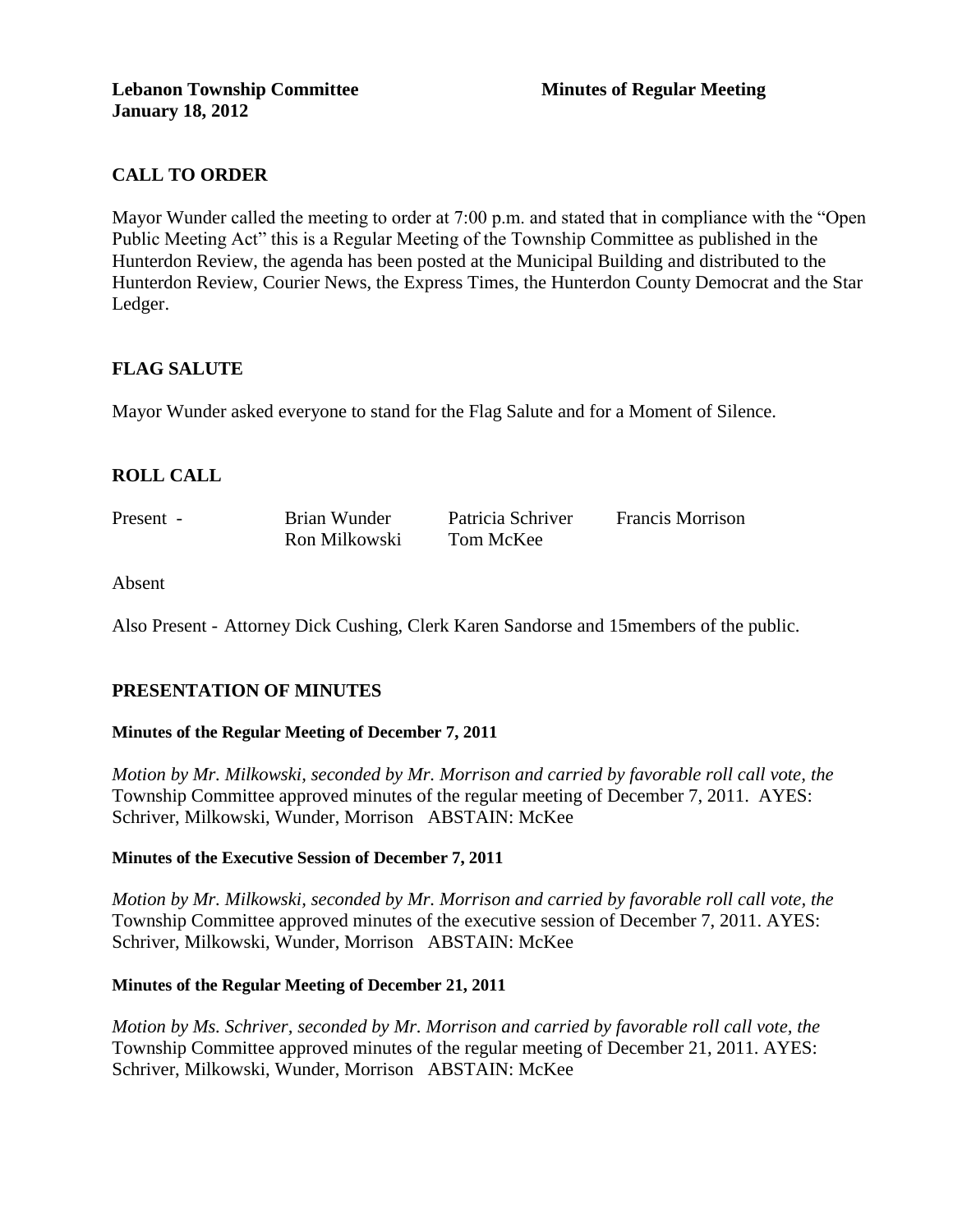LTCM 01/18/2012 Page 2 of 13

#### **Minutes of the Executive Session of December 21, 2011**

*Motion by Ms. Schriver, seconded by Mr. Morrison and carried by favorable roll call vote, the* Township Committee approved minutes of the executive session of December 21, 2011. AYES: Schriver, Milkowski, Wunder, Morrison ABSTAIN: McKee

### **Minutes of the January 4, 2012 Re-Organization Meeting**

*Motion by Ms. Schriver, seconded by Mr. Morrison and carried by unanimous favorable roll call*  vote, the Township Committee approved minutes of the re-organization meeting of January 4, 2012.

### **PUBLIC COMMENTS – for agenda items only.**

*Motion by Ms. Schriver, seconded by Mayor Wunder and carried by unanimous favorable roll call*  vote, the Township Committee opened the public comment portion of the meeting.

Mr. Anthony Casale stated that he was pleased to see Committee Reports listed on the agenda.

*Motion by Ms. Schriver, seconded by Mr. Morrison and carried by unanimous favorable roll call*  vote, the Township Committee closed the public comment portion of the meeting.

#### **ORDINANCE**

#### **Public Hearing**

## **Ordinance No. 2012-01-CAP Bank**

*Motion by Ms. Schriver, seconded by Mr. Morrison and carried by unanimous favorable roll call*  vote*,* the public hearing for Ordinance No. 2012-01 was opened.

There were no comments from the public.

*Motion by Ms. Schriver, seconded by Mr. Morrison and carried by unanimous favorable roll call*  vote, the public hearing for Ordinance No. 2012-12 was closed.

*Motion by Ms. Schriver, seconded by Mr. Morrison and carried by unanimous favorable roll call*  vote, the Township Committee adopted Ordinance No. 2012-12 as written below.

## **STATE OF NEW JERSEY COUNTY OF HUNTERDON TOWNSHIP OF LEBANON ORDINANCE NO. 2012-01 CALENDAR YEAR 2012 ORDINANCE TO EXCEED THE MUNICIPAL BUDGET APPROPRIATION LIMITS AND TO**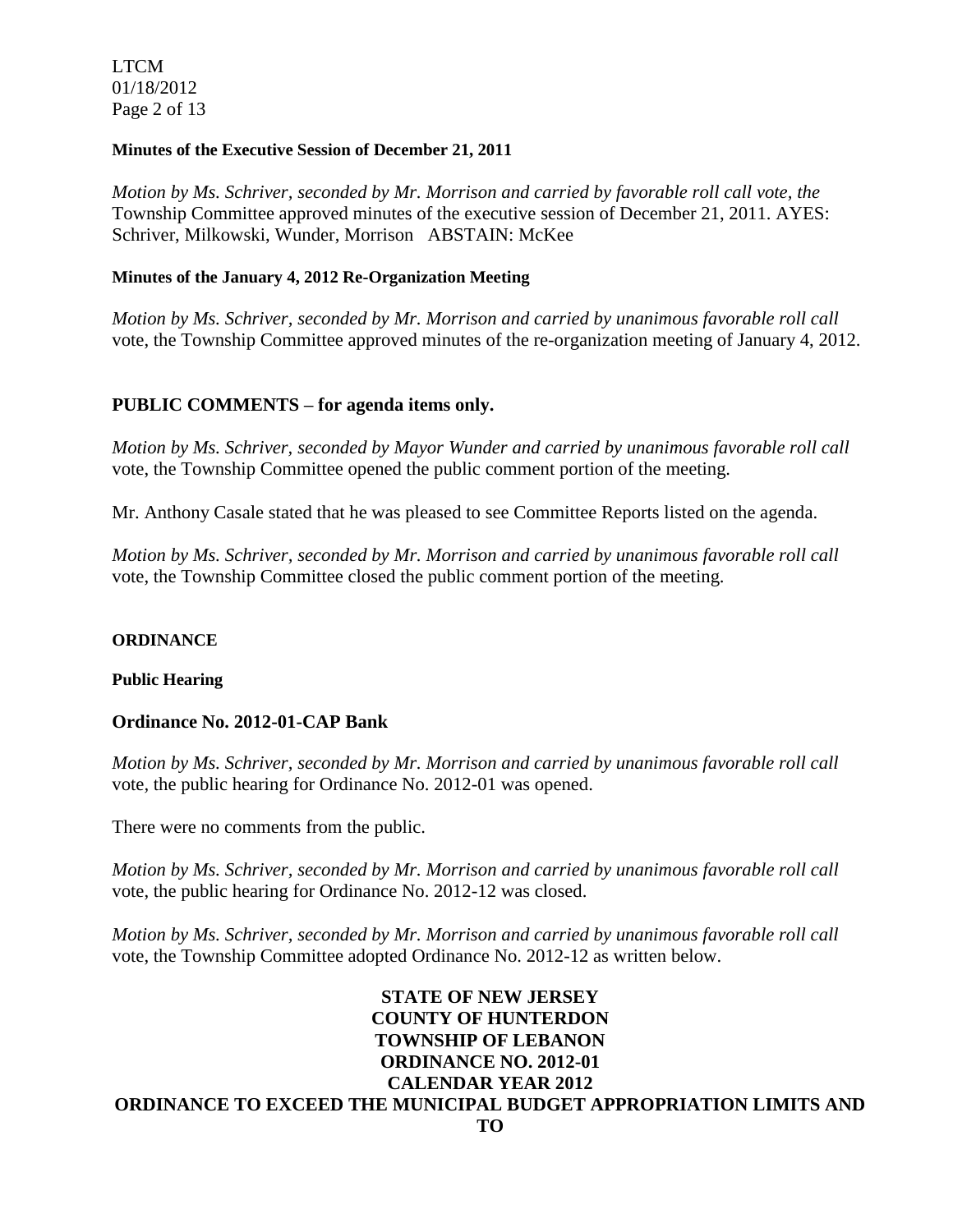LTCM 01/18/2012 Page 3 of 13

# **ESTABLISH A CAP BANK**

(N.J.S.A. 40a:4-45.14) WHEREAS, the Local Government Cap Law, N.J.S. 40A: 4-45.1 et seq., provides that in the preparation of its annual budget, a municipality shall limit any increase in said budget up to 2.5% unless authorized by ordinance to increase it to 3.5% over the previous year's final appropriations, subject to certain exceptions; and,

WHEREAS, N.J.S.A. 40A: 4-45.15a provides that a municipality may, when authorized by ordinance, appropriate the difference between the amount of its actual final appropriation and the 3.5% percentage rate as an exception to its final appropriations in either of the next two succeeding years; and,

WHEREAS, the Township Committee of the Township of Lebanon in the County of Hunterdon finds it advisable and necessary to increase its CY 2012 budget by up to 3.5% over the previous year's final appropriations, in the interest of promoting the health, safety and welfare of the citizens; and,

WHEREAS, the Township Committee hereby determines that a 1% increase in the budget for said year, amounting to \$ 40,203.05 in excess of the increase in final appropriations otherwise permitted by the Local Government Cap Law, is advisable and necessary; and,

WHEREAS the Township Committee hereby determines that any amount authorized hereinabove that is not appropriated as part of the final budget shall be retained as an exception to final appropriation in either of the next two succeeding years.

NOW THEREFORE BE IT ORDAINED, by the Township Committee of the Township of Lebanon, in the County of Hunterdon, a majority of the full authorized membership of this governing body affirmatively concurring, that, in the CY 2012 budget year, the final appropriations of the Township of Lebanon shall, in accordance with this ordinance and N.J.S.A. 40A: 4-45.14, be increased by 3.5%, amounting to \$140,710.68, and that the CY 2012 municipal budget for the be approved and adopted in accordance with Township of Lebanon this ordinance; and,

BE IT FURTHER ORDAINED, that any that any amount authorized hereinabove that is not appropriated as part of the final budget shall be retained as an exception to final appropriation in either of the next two succeeding years; and,

BE IT FURTHER ORDAINED, that a certified copy of this ordinance as introduced be filed with the Director of the Division of Local Government Services within 5 days of introduction; and,

BE IT FURTHER ORDAINED, that a certified copy of this ordinance upon adoption, with the recorded vote included thereon, be filed with said Director within 5 days after such adoption.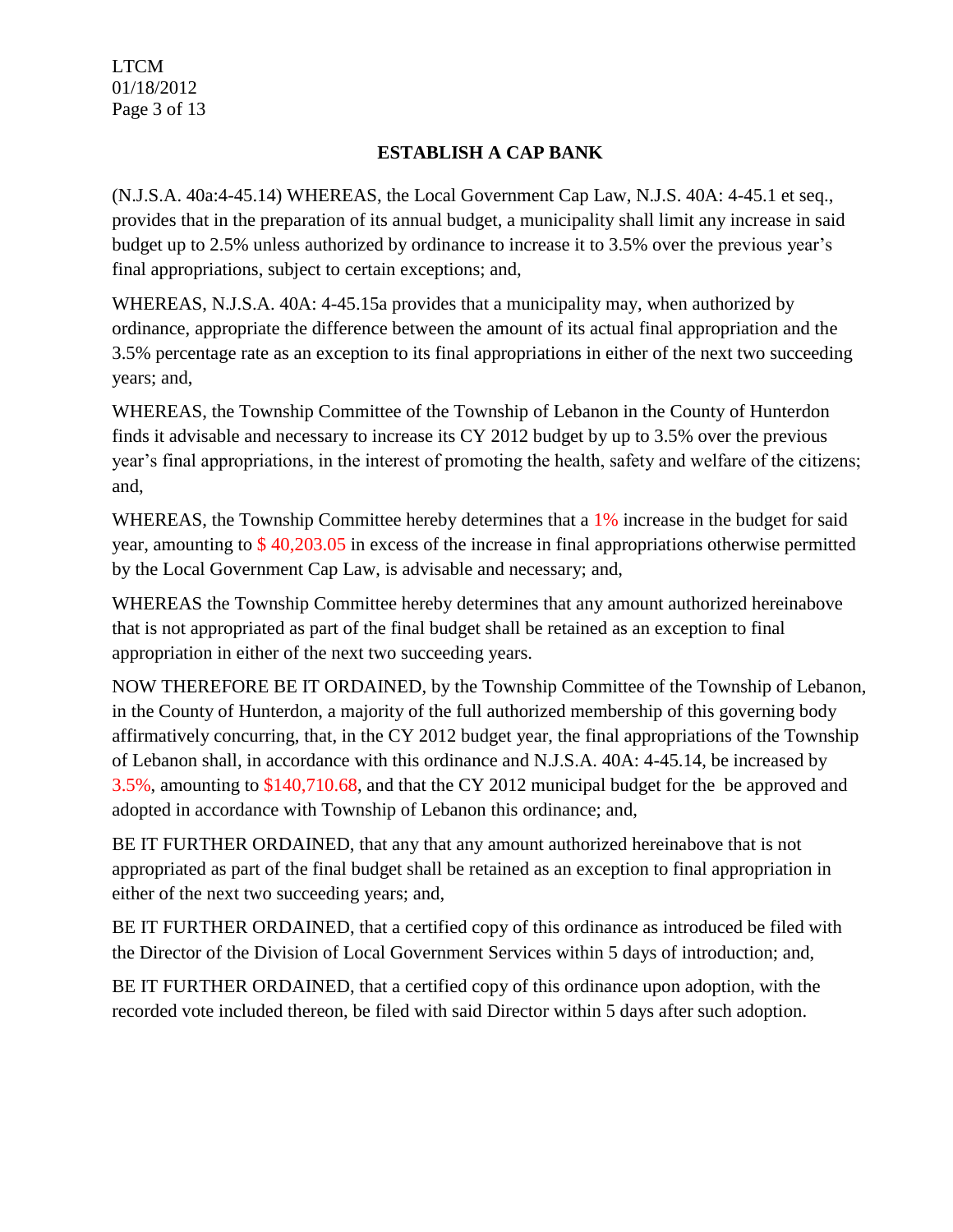LTCM 01/18/2012 Page 4 of 13

#### **RESOLUTIONS**

#### **Resolution No. 21-2012 – Redemption of Tax Sale Certificate**

*Motion by Ms. Schriver, seconded by Mr. Morrison and carried by unanimous favorable roll call*  vote, the Township Committee approved Resolution No. 21-2012 as written below.

# **TOWNSHIP OF LEBANON COUNTY OF HUNTERDON STATE OF NEW JERSEY RESOLUTION NO. 21-2012**

## **REDEMPTION OF TAX SALE CERTIFICATE**

WHEREAS the Tax Collector did sell a Tax Sale Certificate #200808 on October 22, 2008 to Mooring Secured Liquidity Fund LLC, which certificate has been assigned to MACWCP II LLC and,

WHEREAS the amount of \$31,633.52 has been collected from Jacqueline Lance for Alfred Lance, for this property, known as Block 24, Lot 7, 74-76 Bunnvale Road, Lebanon Township for the redemption of Tax Sale Certificate #200808,

THEREFORE BE IT RESOLVED that the Treasurer be authorized to prepare and the Mayor, Treasurer and Clerk be authorized to sign a check in the amount of \$31,633.52 and that this check be mailed to:

> MACWCP II LLC Box 952804 1640 Phoenix Blvd. Atlanta GA 30349-5563

#### **Resolution No. 22-2012 – Release of Redeemed Tax Sale Certificate**

*Motion by Mr. Milkowski, seconded by Mr. Morrison and carried by unanimous favorable roll call*  vote, the Township Committee approved Resolution No. 22-2012 as written below.

## **TOWNSHIP OF LEBANON COUNTY OF HUNTERDON STATE OF NEW JERSEY RESOLUTION NO. 22-2012**

#### **RELEASE OF REDEEMED TAX SALE CERTIFICATE**

WHEREAS the Tax Collector, Nancy Vodraska did sell a Tax Sale Certificate #509 on October 7, 1998 to Lebanon Township and,

WHEREAS the amount of \$1,243.69 had been collected on February 29, 2000, for this property, known as Block 56, Lot 26, 437 Penwell Road, Lebanon Township for the redemption of Tax Sale Certificate #509, and

WHEREAS this certificate was never returned to the owners in order that this lien may be removed,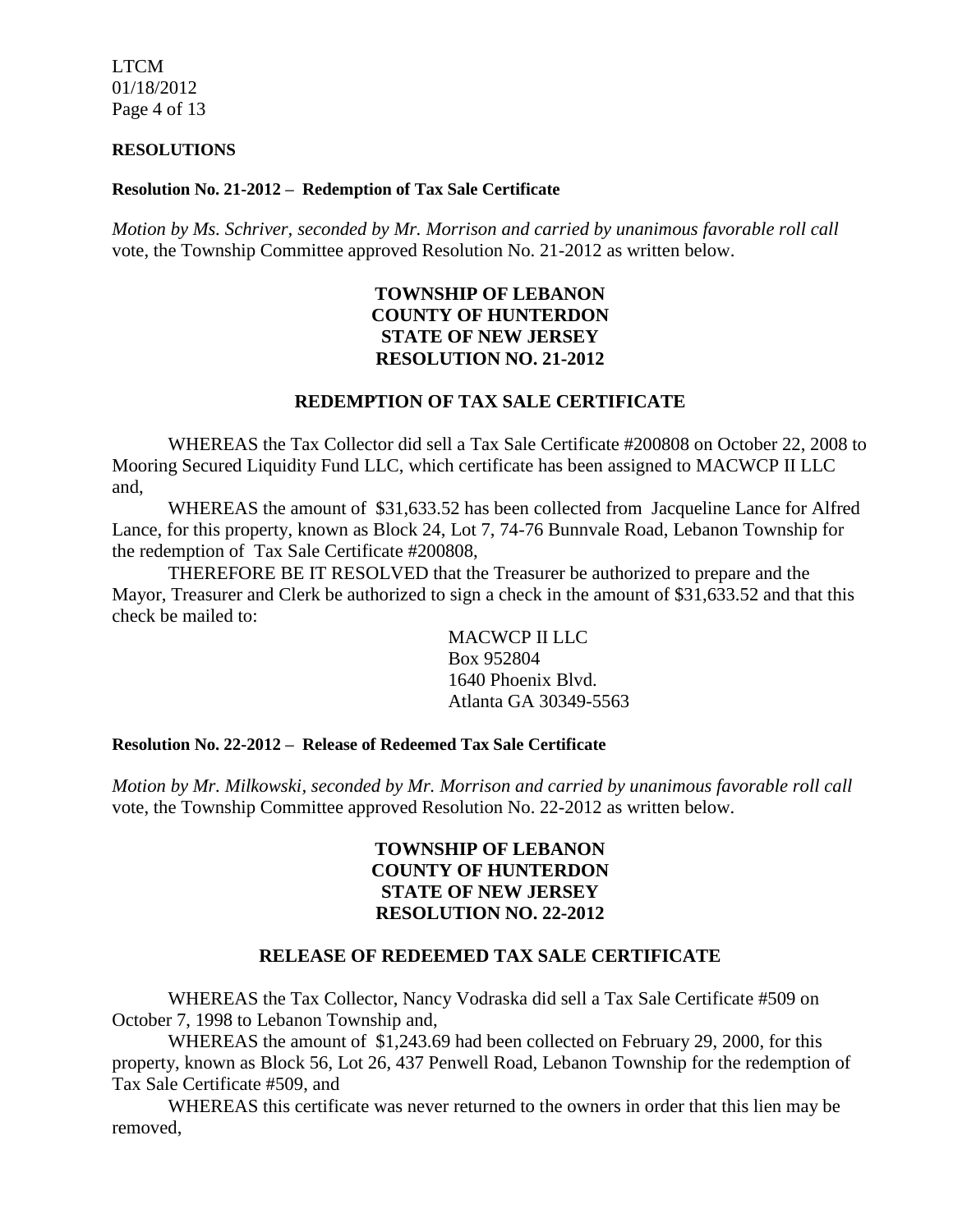LTCM 01/18/2012 Page 5 of 13

THEREFORE BE IT RESOLVED that the Mayor be authorized to sign and that this certificate be returned to Christian and Eileen Pinsonault, owners of this property.

## **OLD BUSINESS**

### **DPW Garage Project Contract**

Attorney Cushing stated that his office used a standard AIA American Institute of Architects form of contract, for the DPW Garage Project. This is the same contact as used in the prior award with some changes added. The changes consist of an increase in liquidated damages from \$250.00 per day to \$500.00 per day, there was language in the prior contract relative to cold weather work which is no longer relevant therefore removed. There was also an unusual provision for dispute resolution that called for disputes to go to the Office of Dispute Resolution which is part of the State of New Jersey. Attorney Cushing stated that the Architect should make initial decision in regard to disputes and is designated as the person on the site to resolve issues. The language in the contract was changed to reflect that. There was also a provision that the Township Attorney be copied on all correspondence and notices. Attorney Cushing stated that this is a waste of time and Township money. If there is a problem the Attorney's office will be contacted, they do not need to monitor the project day to day. Attorney Cushing stated that normally a contract has a clause that deals with how to get disputes resolved. For many years people have gotten away from the Court because it is costly and slow and went to the American Arbitration Association or another organization. Attorney Cushing stated that his experience has found the AAA to be both slow and expensive. Attorney Cushing recommended using the Superior Court as it is local and quick and only charge \$200.00 or so for filing the complaint.

Attorney Cushing stated that the Rochelle was ok with the contract language and will be delivering the signed contract soon.

*Motion by Mr. Milkowski, seconded by Mr. Morrison and carried by unanimous favorable roll call*  vote, the Township Committee authorized the Mayor and Clerk to execute the contract.

### **Parking on Snow Covered County Roads**

Mayor Wunder stated that the Township Committee has been contacted by the County relative to no stopping and standing along County Route 645 during inclement weather. After speaking with the Police Chief, it was determined that we do have ordinances in place that cover the issue. The Township Committee would like the County to mirror the Township Ordinances when adopting their resolution. The Township Committee would like to see all County Roads added to the Freeholders resolution also.

Police Chief Mattson provided the Township Committee with a letter stating his opinion on the issue. The Committee agreed with the Police Chief's position and recommended that his letter be forwarded onto the Freeholders for their consideration.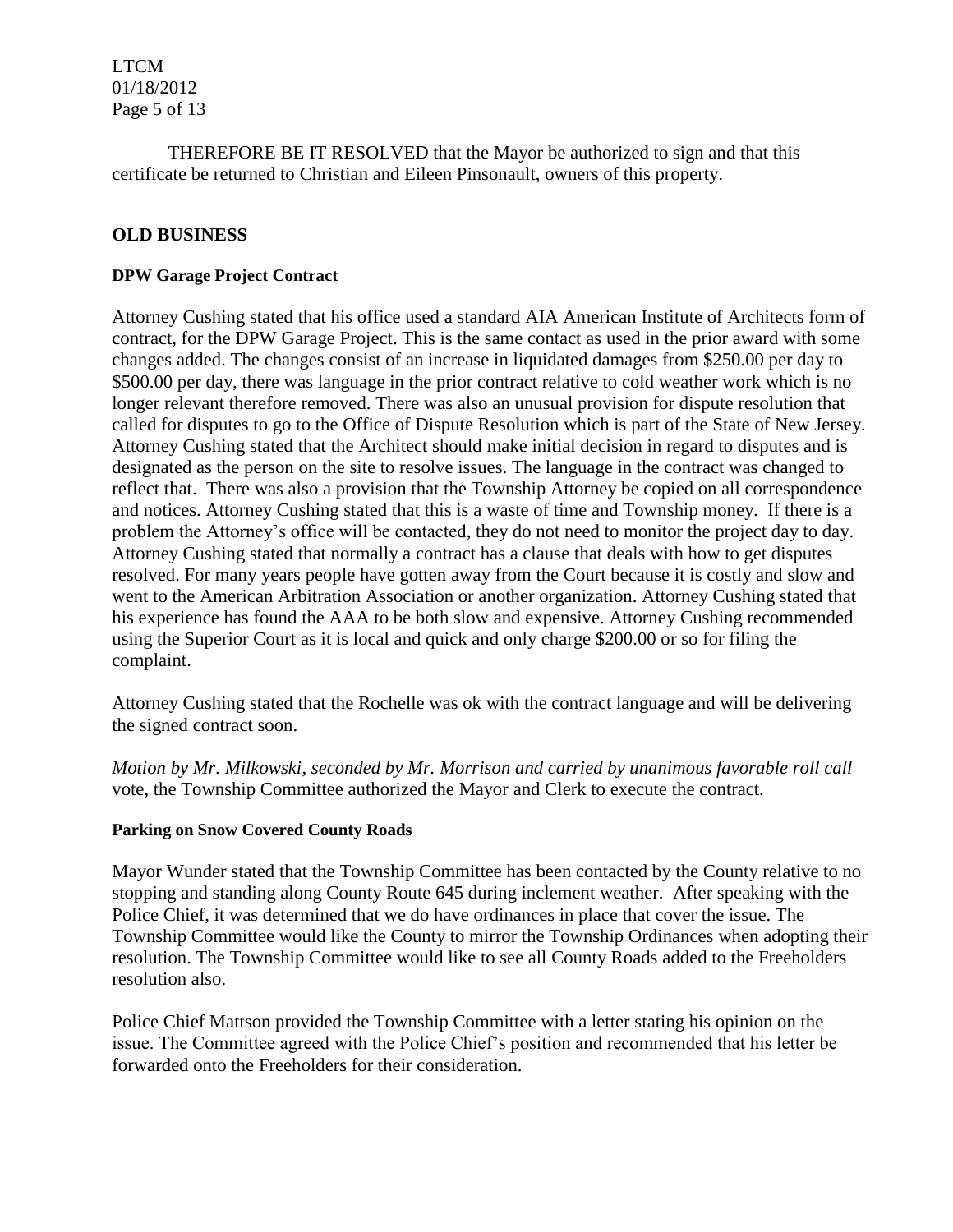LTCM 01/18/2012 Page 6 of 13

*Motion by Ms. Schriver, seconded by Mr. Milkowski and carried by unanimous favorable roll call*  vote, the Township Committee authorized the Clerk to send a Township Resolution and Police Chief Mattson's letter to the Freeholders for their consideration.

## **Zoning Officer's Agreement**

At the re-organization meeting Mr. Milkowski asked to have the Zoning Officer's Agreement held because he had a question on it. Mr. Milkowski stated that this is the only employee in this category who has an individual contract. Mr. Milkowski asked why the prior Committee members entered into it.

Mr. Milkowski stated that at this point it is late in the year to not approve the agreement but next year he would like to see the Zoning Officer conform with the CWA Contact and not a separate agreement.

*Motion by Ms. Schriver, seconded by Mr. Morrison and carried by unanimous favorable roll call*  vote, the Township Committee approved the Zoning Officers contract and authorized the Mayor and Clerk to sign.

## **Hunterdon Humane Agreement**

Mr. Milkowski had previously stated concerns he had with the Hunterdon Humane Agreement and the cost to the Township. Mr. Milkowski stated that he called Hunterdon Humane and was informed that they charge \$1.95 per person in the Township. Mr. Milkowski noted that he contracted other agencies and they can provide the service for less, however, they would hold the animal for seven days and then have it destroyed. Hunterdon Humane will hold the animal until it is adopted or passes on from natural causes. Mr. Milkowski stated that as a pet owner he would rather have his pet be picked up knowing that it won't be destroyed in seven days.

*Motion by Ms. Schriver, seconded by Mr. Wunder and carried by unanimous favorable roll call*  vote, the Township Committee approved the Hunterdon Humane Agreement. A resolution will be adopted at the next meeting to memorialize this action.

### **Polt Land Acquisition**

Held for the Executive Session

### **Quest Environmental Services Phase I Proposal – Polt Property**

Held for Executive Session

### **Berk Lane Drainage**

Mr. Milkowski stated that he read the Engineer's opinion letter again and does not believe that the excess water is coming from the Township Memorial Park. Mayor Wunder agreed. No additional meetings will be held with the residents as the Engineer's opinion letter appears to be clear to all.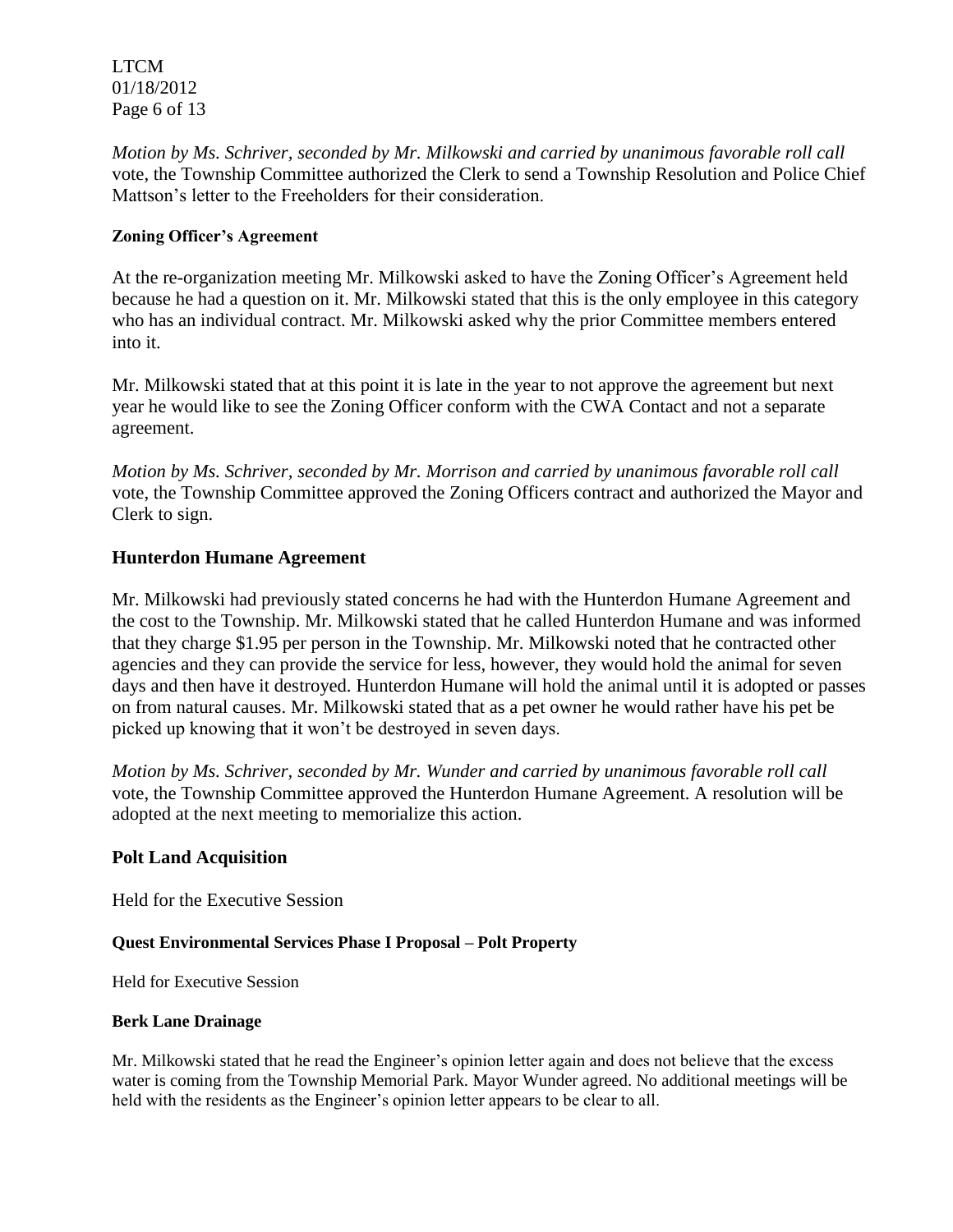LTCM 01/18/2012 Page 7 of 13

### **Maple Lane /Trimmer Road Drainage**

Ms. Schriver stated that one of the residents involved in the project does not feel that proposed system will be adequate. Ms. Schriver stated that before the project moves forward the Township Committee might want to have the Engineer look at the proposal again.

Mr. Milkowski stated his concerns with the additional engineering costs and questioned if there is an increased cost associated with a change in the plans, will the residents be willing to cover one third each of the cost.

*Motion by Ms. Schriver, seconded by Mr. Wunder and carried by unanimous favorable roll call*  vote, the Township Committee authorized the Township Engineer to meet with the two residents associated with the project to discuss the concerns raised.

## **Township Garage Project**

Ms. Schriver stated that she would like the Committee to reconsider building the five bays for the DPW Garage. Ms. Schriver stated that there is already another agreement for the building and asked Attorney Cushing if it can be added to. Ms. Schriver stated that she does not feel that the Committee is being prudent in housing vehicles outside. The cost to add the five bays would be \$10.50 a year for a home assessed at \$350,000.00. Ms. Schriver noted that for that cost the Committee should reconsider their decision. Mayor Wunder stated that he is also reconsidering the matter and some of the reconsideration is based on the Committee final decision on the Polt acquisition. Mayor Wunder stated that he was originally excited about the acquisition thinking that we would gain a little relief for the road department. In a short term view, Mayor Wunder stated that it may be beneficial however, he does not believe that it would be in the best interest of the Township in the long term.

Ms. Schriver stated that she requests that once the Township Committee reviews the Polt proposal, they reconsider the five bays.

### **NEW BUSINESS**

### **Municipal Court of North Hunterdon Lease Agreement**

Mayor Wunder stated that the Court Committee negotiated the new lease and will be saving approximately 48%. There has also been downsizing of the staff for additional saving overall.

*Motion by Ms. Schriver, seconded by Mr. Morrison and carried by unanimous favorable roll call*  vote, the Township Committee approved the Municipal Court of North Hunterdon Lease Agreement and authorized the Mayor and Clerk to execute.

### **Municipal Court of North Hunterdon Amendment to Interlocal Services Agreement**

*Motion by Ms. Schriver, seconded by Mr. Morrison and carried by unanimous favorable roll call*  vote, the Township Committee approved the Amendment to the Municipal Court of North Hunterdon Interlocal Services Agreement and authorized the Mayor and Clerk to execute.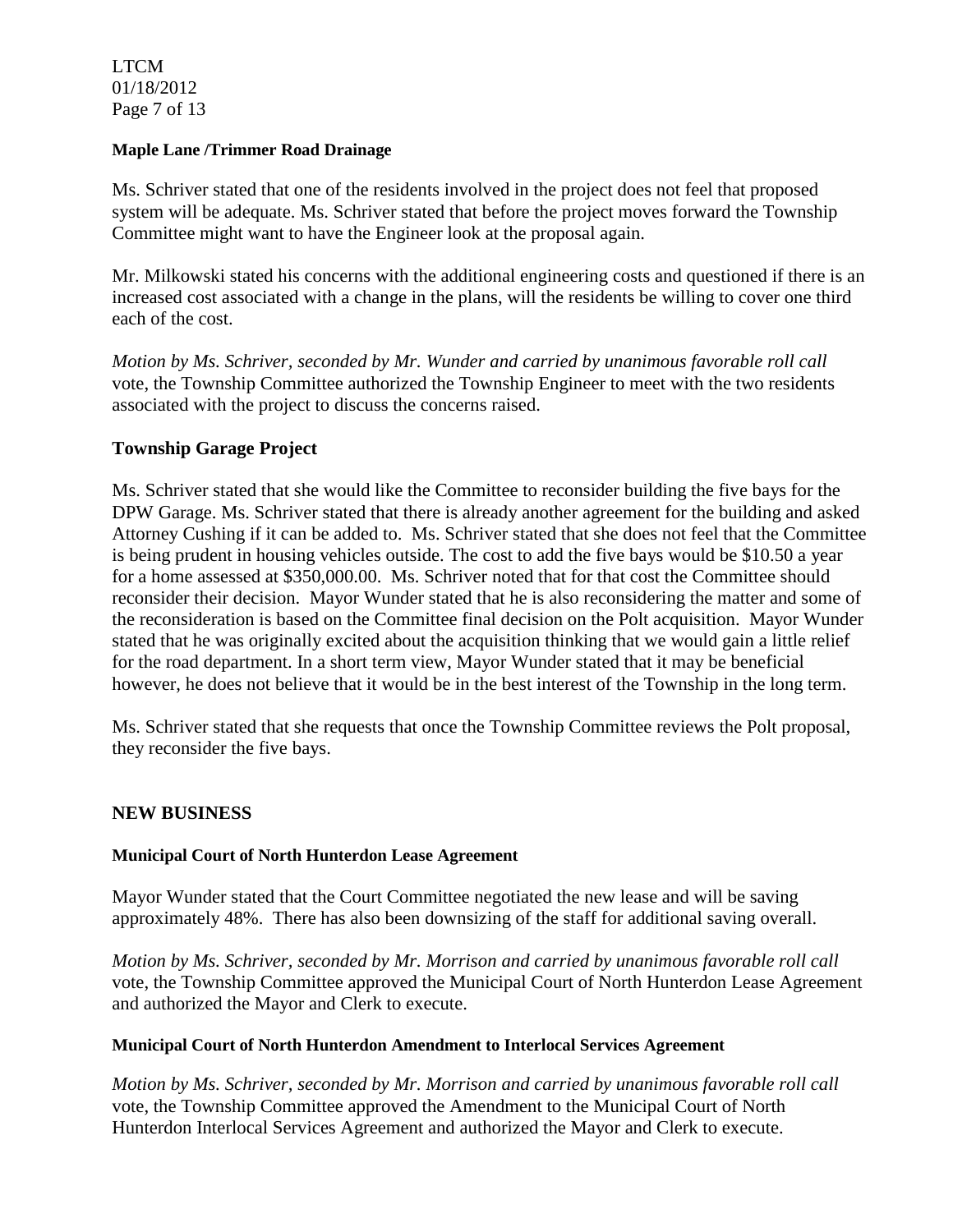LTCM 01/18/2012 Page 8 of 13

#### **Bourbon Street Blues Fest, Inc. – Social Affair Permit**

Mr. Milkowski stated that he had some issues at the 2011 Blues Festival and would like the opportunity to speak the Bourbon Street prior to approving the Permit application.

Matter held to a later meeting.

### **Salvage Yard License Application – Burd's Salvage**

*Motion by Ms. Schriver, seconded by Mr. Morrison and carried by unanimous favorable roll call*  vote, the Township Committee approved a 2012 Salvage Yard License application for Burd's Salvage.

### **Salvage Yard License Application – A. S. Milkowski & Sons**

*Motion by Ms. Schriver, seconded by Mr. Morrison and carried by favorable roll call* vote, the Township Committee approved a 2012 Salvage Yard License application for A. S. Milkowski & Sons. AYES: Schriver, Wunder, McKee Morrison ABSTAIN: Milkowski

### **Highlands – Amended Plan Conformance Grant**

Mr. Milkowski stated that he spoke to the Township Planner, Mike Bolan and he is working on the Plan Conformance Grant. Mr. Bolan informed Mr. Milkowski that he has most of the paperwork complete to apply for the grant. Mr. Milkowski has a meeting scheduled for next month with Mr. Bolan to go over the highlights of the Plan Conformance.

*Motion by Mr. Milkowski, seconded by Mr. McKee and carried by unanimous favorable roll call*  vote, the Township Committee endorsed the application for the Plan Conformance Grant in the form prepared by the Planner Mike Bolan.

### **LTEOS – Land Acquisition**

Ms. Nancy Lawler from LTEOS was present at the meeting to discuss land preservation with the Township Committee. Ms. Lawler stated that the LTEOS was notified by Hunterdon Land Trust, the Hunterdon County Open Space Program, the Heritage Conservancy and NJ Conservation Foundation that there are a number of parcels in the Township that there is both preservation and owners that are willing to sell or donate land. The partners are asking it Lebanon Township has an interest, if yes, a plan needs to be developed to apply for Green Acres Money to be stretched as far as possible. Green Acres will pay up to 50% of the cost of the acquisition as well as half of the associated costs.

Ms. Lawler stated that she is in attendance at this meeting due to the Green Acres application cycle that will end in mid February for 2012.

Hunterdon Land Trust is now asking if the Township is interested in acquiring the Mace property, which is a seven acre property located on Red Mill Road, as a donation. The owner is elderly and ill and she would like the parcel preserved. This parcel is next to another parcel being considered for acquisition by a number of different entities.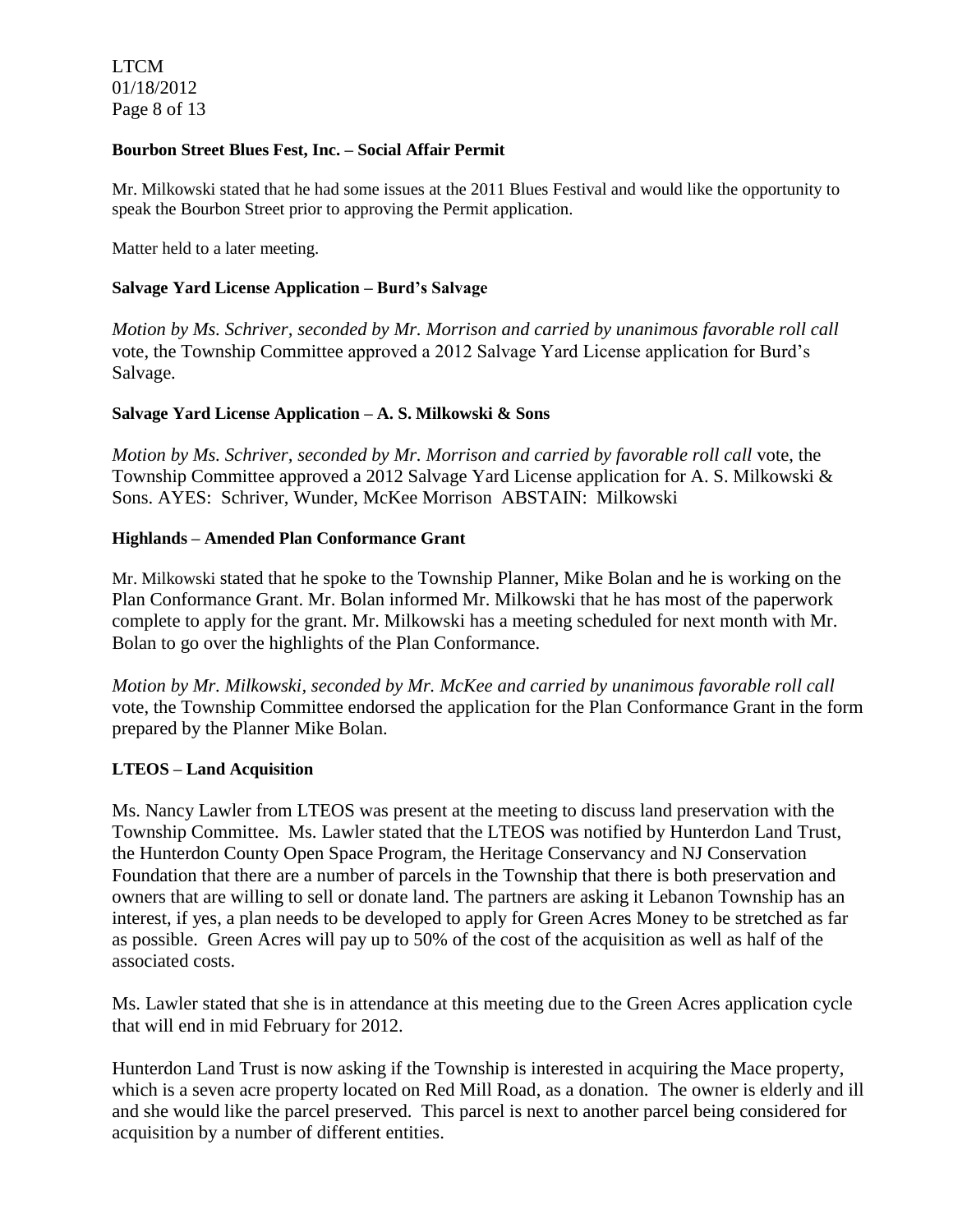LTCM 01/18/2012 Page 9 of 13

Ms. Lawler stated that the only cost to the Township would be the technical and legal fees. Hunterdon Land Trust may be able to partially cover the cost with grants funds. The LTEOS is recommending the acquisition and is asking the Committee to approve moving forward with the acquisition of the Mace Property. The LTEOS would also like to work with the Committee to identify properties with significance and to come up with a plan to apply for Green Acres Grant money by the middle of February.

Ms. Lawler suggested that the Township Committee look into acquiring small or undersized lots in the Butler Park area. The Tax Assessor indicated that some of the properties in that area are very small. The tax money received may not even cover the cost for sending out a tax bill.

Ms. Lawler stated that in the long term the LTEOS would like to work with Mr. McKee to work on amending the Open Space and Recreation Plan.

Ms. Lawler provided the Township Committee with a list of all of the properties in the Township that may be of interest to all of the entities who would normally partner with the Township.

The estimate for costs associated with the acquisition of the Mace Property would be: Title Search \$300.00, Phase I Study, \$2500.00, Legal and Recording fees \$1000.00 and the cost of a survey if necessary. Taxes on the property are \$262.00.

Ms. Lawler stated that LTEOS is hoping to get a match from Hunterdon Land Trust for technical and legal costs.

*Motion by Ms. Schriver, seconded by Mr. McKee and carried by favorable roll call vote, the* Township Committee authorized the LTEOS to proceed with the Mace acquisition and to notify the Committee of any assistance they may need. AYES: Schriver, Wunder, Milkowski, McKee ABSTAIN: Morrison

# **PRESENTATION OF VOUCHERS**

Committee Members provided a description of vouchers exceeding \$1000.00.

*Motion by Ms. Schriver, seconded by Mr. Morrison and carried by unanimous favorable roll call*  vote, the Township Committee approved the January 18, 2012 bill list in the amount \$2,791,344.82

Mr. McKee had a question as to whether an outstanding amount of \$399.30 was paid to Raritan Valley Disposal. The matter will be looked into.

### **COMMITTEE REPORTS**

#### **MAYOR – Legal Matters –**

The Township Committee received correspondence from the former Rescue Squad which will be discussed in executive session. Attorney Cushing stated that they have been in communication with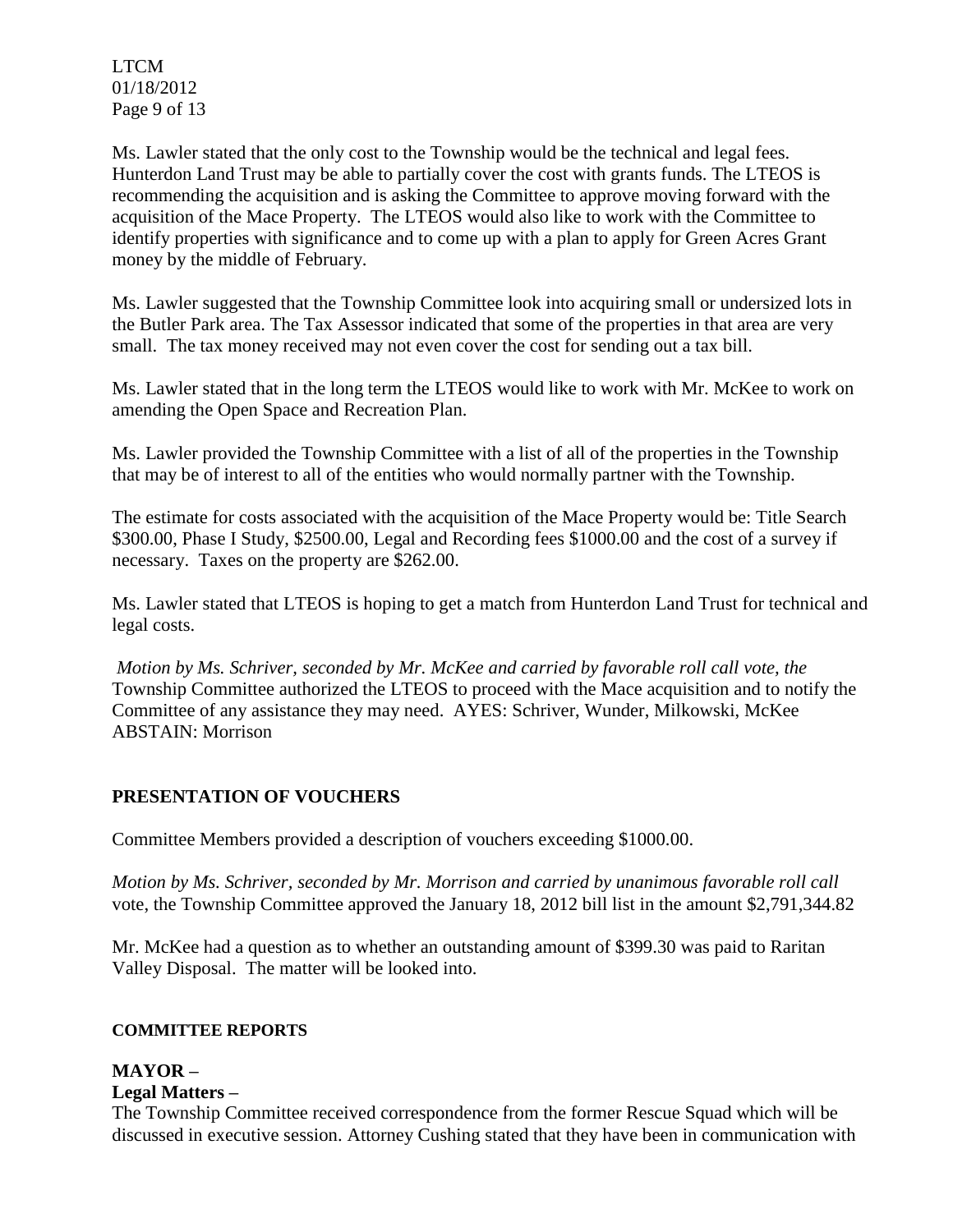LTCM 01/18/2012 Page 10 of 13

Cellco and positive things have been happening. Attorney Cushing is looking into the co-locator issues raised by Mr. Casale and has discussed the matter with the people from Cellco. They agree also that the agreement is unusual.

## **Local School District-**

The Mayor met with Judith Burd and received an update on recent events. There was a discussion of shared services with other local schools. Ms. Burd also informed the Mayor that the flashing school lights at Valley View have not worked in a few years. Mayor Wunder contacted the Freeholders and they will be looking into it with the County Road Department.

### **Insurance –**

The Township received a quote from the Insurance company for \$1200.00 annually to insure the Polt property if the Township decides to purchase it.

## **DEPUTY MAYOR-**

## **Public Works-**

The DPW Supervisor and Mr. Milkowski will be preparing a notice to be placed in the Township newsletter informing the residents of what to expect from the DPW during a storm. The DPW was overworked with the storms this year and some residents may have taken advantage.

## **Planning Board – Highlands –**

Mr. Milkowski stated that there was a cell tower application (County Route 513) scheduled to be heard by the Planning Board but asked for a postponement. The Highlands Plan Conformance Grant application is being prepared for submission.

# **COMMITTEEWOMAN SCHRIVER–**

## **Administration & Finance –**

Ms. Schriver stated that budget work session dates need to be set.

### **Grants-**

Ms. Schriver stated that she is looking into Green Acres Open Space grant money possibly for the Memorial Park or to assist LTEOS on their trail system. There is also a potential grant that can be applied for to use for repairs to the Squad building.

### **Environmental Matters-**

Ms. Schriver received an email on the overview of the DPW site cleanup and they are going to pass all site remediation to an independent group of licensed site remediation professionals. This may apply to the Fire Station No. 1 matter.

### **Hagedorn** –

Ms. Schriver feels that Hagedorn is a dead issue. It does not appear that they are reconsidering their decision.

# **COMMITTEEMAN MORRISON –**

### **Police, Fire and Rescue**

Mr. Morrison stated that they are working on the PBA contract.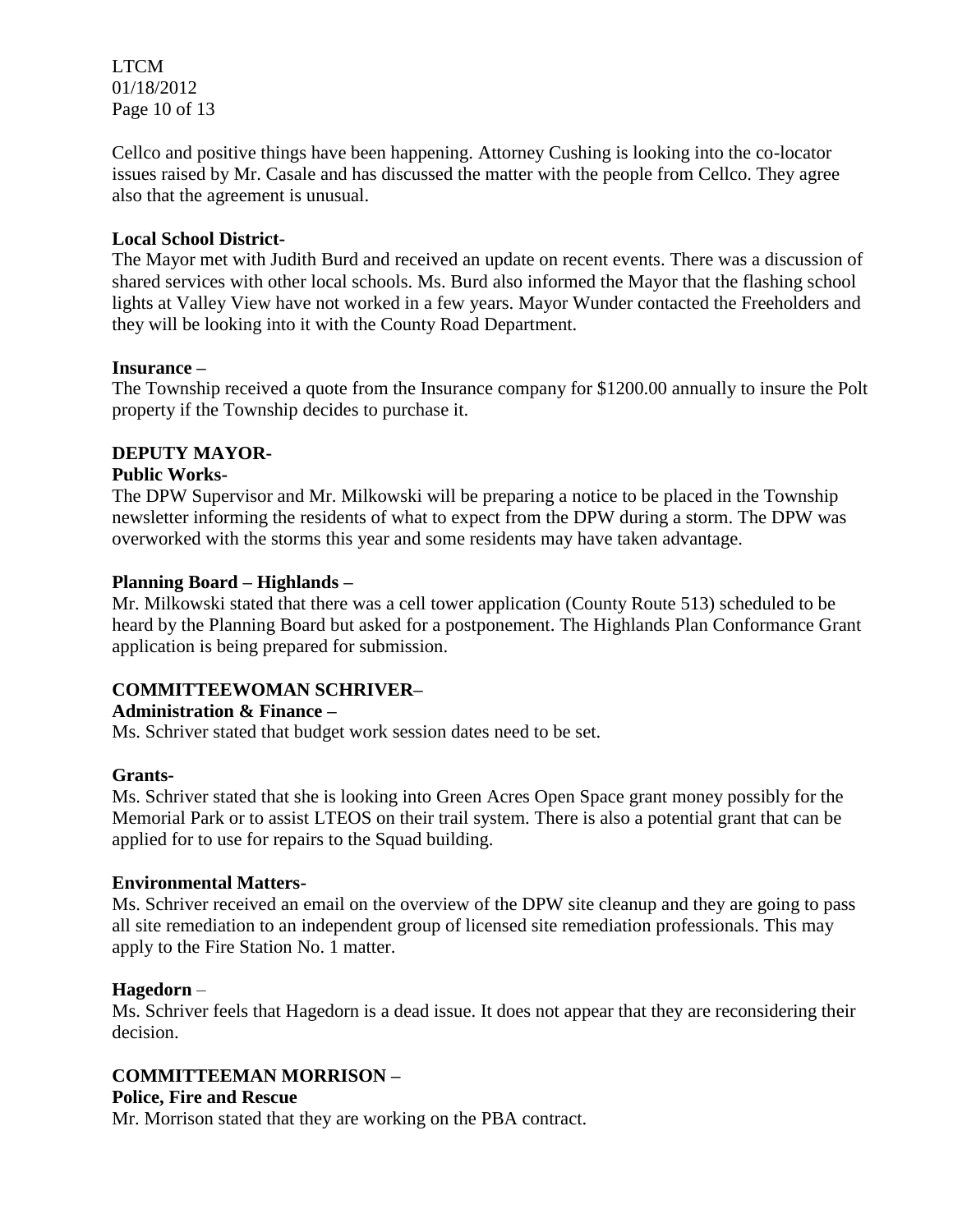LTCM 01/18/2012 Page 11 of 13

## **COMMITTEEMAN MCKEE –**

## **Standing Committees**

Mr. McKee stated that he called the standing committees and introduced himself. He notified them that he will be sitting in on one of their meetings here and there.

## **COAH & Open Space Coordinator**

Mr. McKee met with the Housing Administrator and she provided him with the Housing Plan Element and Fair Share Plan. Mr. McKee has a meeting scheduled with the Planner and Gail Glashoff in February.

Mr. McKee will be attending the Hunterdon County Open Space meeting on March 9, 2012.

# **CORRESPONDENCE**

- a. HC Open Space & Historic Preservation Trust Programs CY 2012 FY 2011 Allocation
- b. Collector's Report for the Month of December 2011
- c. Historian's December 1, 2011 Meeting Minutes
- d. John Beckley, HC Health Officer Retirement

# **PUBLIC COMMENTS**

*Motion by Ms. Schriver, seconded by Mr. Morrison and carried by unanimous favorable roll call*  vote, the Township Committee opened the Public Comment portion of the meeting.

Ms. Nancy Darois thanked the Township Committee for keeping the public informed.

Mr. and Mrs. Mark Santagata, of Dewey Lane were present to state concerns they have with the Township acquiring the Polt property.

Mr. Anthony Casale inquired on the need to hire Quest Environmental for the environmental study on the Polt property if Mr. Polt will be providing copies from the study which is being conducted by his prior tenants.

Mr. Casale inquired on TRC Environmental and if the DEP has been approached to see if the testing at Fire Station No. 1 can cease. Mr. Casale also questioned why the insurance company dropped from the project. Mayor Wunder will look into the insurance question.

Mr. Casale informed Attorney Cushing that he had a copy of the Cell Tower lease and bid specification. Attorney Cushing suggested to the Township Committee that Mr. Casale be invited to his office when they are reviewing the Cell Tower documents.

Mr. John Locker stated that he questions all of the land that is being acquired by the Township since the taxes are no longer being paid and other residents are being made to cover the cost.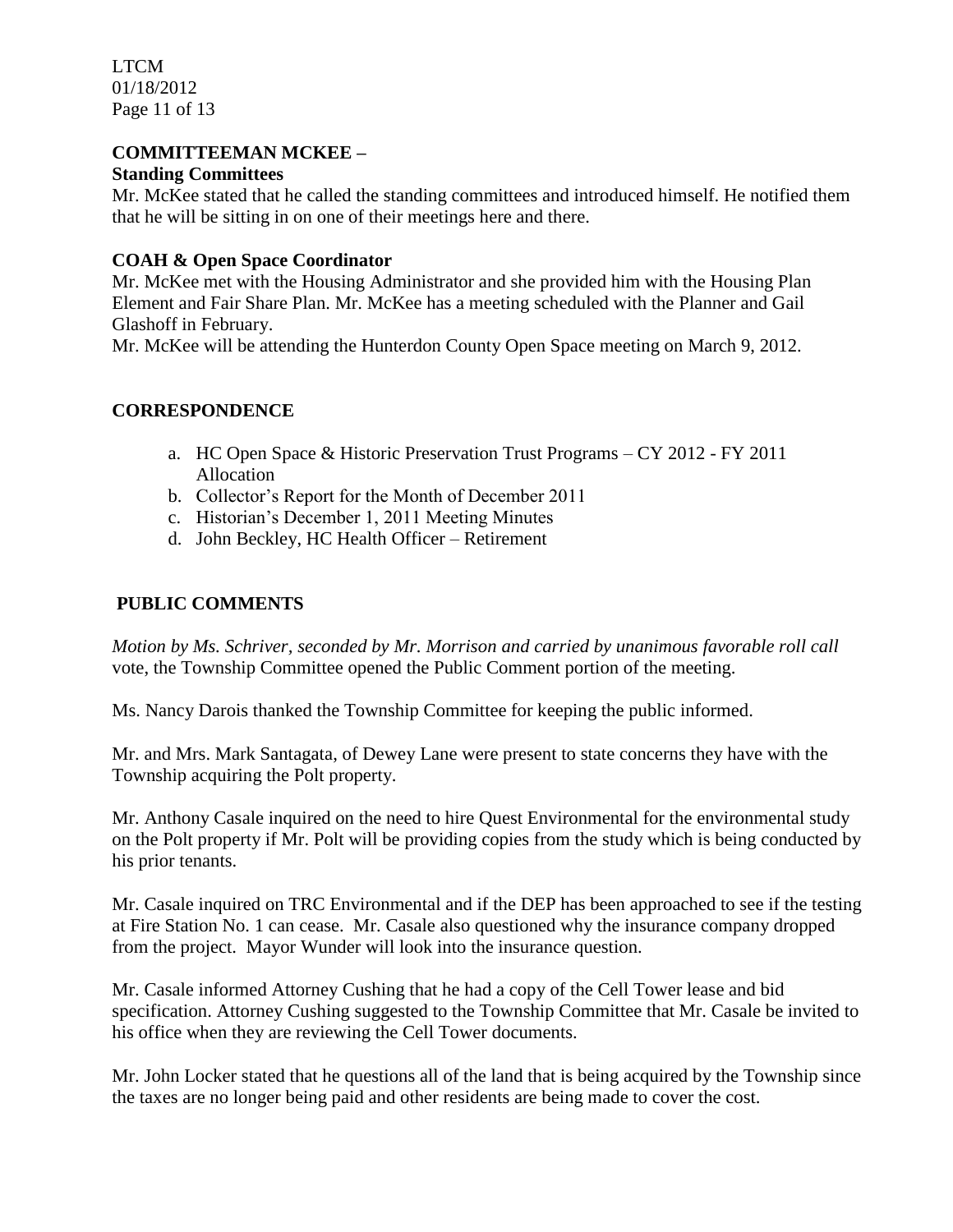LTCM 01/18/2012 Page 12 of 13

Mr. Victor Hoffman questioned the policy for DPW picking up branches. He stated that he was not made aware that there would branch pickup.

Mr. Victor Hoffman asked if balloons will be flown on Wilde Lane to show how high the proposed cell tower will be. Mr. Milkowski stated that he is not sure as the application is going before the Board of Adjustment not the Planning Board.

Mr. Hoffman stated that prior to any land acquisition he would like to have a discussion on it as he does have questions.

*Motion by Mr. Morrison, seconded by Ms. Schriver and carried by unanimous favorable roll call*  vote, the Township Committee closed the Public Comment portion of the meeting.

## **EXECUTIVE SESSION**

*Motion by Ms. Schriver, seconded by Mr. Wunder and carried by unanimous favorable roll call vote,* the Township Committee approved Resolution No. 23-2012 and convened in executive session at p.m. It is not anticipated that action will be taken at the close of the meeting.

# **TOWNSHIP OF LEBANON RESOLUTION NO. 23-2012**

BE IT RESOLVED by the Mayor and Township Committee of the Township of Lebanon, that in compliance with N.J.S.A. 10:4-12, this meeting will be closed to the Public to discuss the following matters:

> Contractual Issues Litigation – Hyland Land Acquisition Squad Collective Bargaining

The Township Committee reconvened the Regular Committee meeting at 9:50 p.m.

Attorney Cushing stated that during the Executive Session the Township Committee discussed the Polt Bus Property Acquisition and all agreed that the Township Attorney and the Clerk are authorized to prepare a resolution and a proposed contract with Quest Environmental to engage it to do the environmental evaluation with respect to the Polt Property. The Township Committee is going to acquire more information from Mr. Polt with respect to the environmental information that is going to be supplied to Mr. Polt by his current tenant. The Township Committee would also like to authorize an appropriate professional to go out and take a look at the building to see what the condition is and to follow up to see if it is appropriate to acquire the property or if there are problems with it. The Township Committee talked about Collective Bargaining and the status of the Cellco issue. Negotiations with the Rescue Squad were discussed in terms of trying to come up with an amicable way of conveying the property from the prior Rescue Squad interests to the Township. The Squad has indicated that it is willing to talk to the Township to see if a cooperative way to move